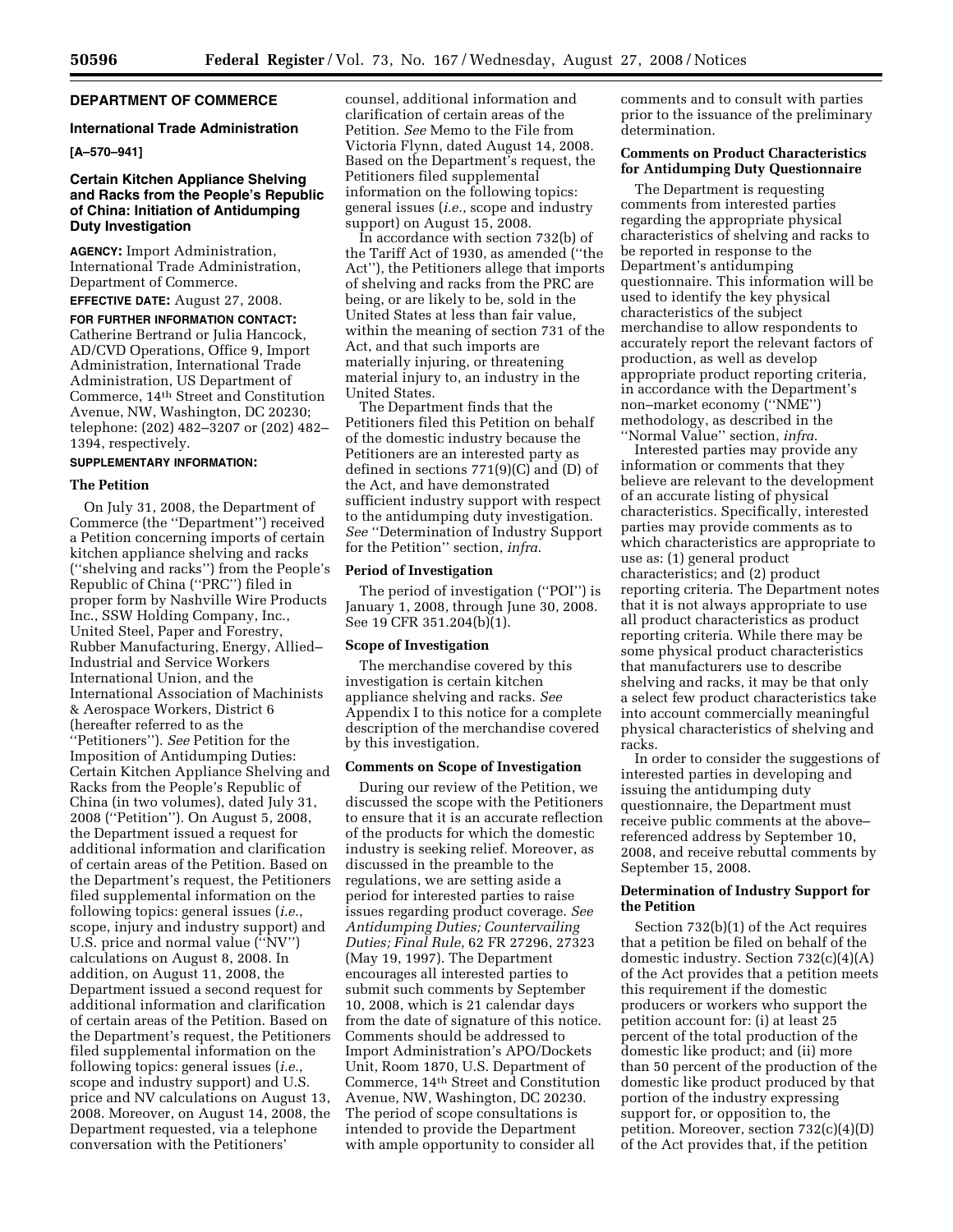does not establish support of domestic producers or workers accounting for more than 50 percent of the total production of the domestic like product, the Department shall: (i) poll the industry or rely on other information in order to determine if there is support for the petition, as required by subparagraph (A), or (ii) determine industry support using a statistically valid sampling method.

Section 771(4)(A) of the Act defines the ''industry'' as the producers as a whole of a domestic like product. Thus, to determine whether a petition has the requisite industry support, the statute directs the Department to look to producers and workers who produce the domestic like product. The U.S. International Trade Commission (''ITC''), which is responsible for determining whether ''the domestic industry'' has been injured, must also determine what constitutes a domestic like product in order to define the industry. While both the Department and the ITC must apply the same statutory definition regarding the domestic like product (section 771(10) of the Act), they do so for different purposes and pursuant to a separate and distinct authority. In addition, the Department's determination is subject to limitations of time and information. Although this may result in different definitions of the like product, such differences do not render the decision of either agency contrary to law. *See USEC, Inc. v. United States*, 132 F. Supp. 2d 1, 8 (CIT 2001), *citing Algoma Steel Corp. Ltd. v. United States*, 688 F. Supp. 639, 644 (CIT 1988), *aff'd* 865 F.2d 240 (Fed. Cir. 1989), *cert. denied*  492 U.S. 919 (1989).

Section 771(10) of the Act defines the domestic like product as ''a product which is like, or in the absence of like, most similar in characteristics and uses with, the article subject to an investigation under this subtitle.'' Although the reference point from which the domestic like product analysis begins is usually ''the article subject to an investigation'' (*i.e.*, the class or kind of merchandise to be investigated, which normally will be the scope as defined in the petition), the Petitioners argue that there is one class or kind of merchandise, but two domestic like products.

The Petitioners note that the two like products, when considered together, correspond to the product scope description. Based on our analysis of the information submitted on the record, we have determined that certain refrigeration shelving and certain oven racks constitute two domestic like products and we have analyzed industry

support in terms of those domestic like products. For a discussion of the domestic like product analysis in this case, *see* ''Antidumping Duty Investigation Initiation Checklist: Certain Kitchen Appliance Shelving and Racks from the People's Republic of China (''Initiation Checklist''), Industry Support at Attachment II, on file in the Central Records Unit (''CRU''), Room 1117 of the main Department of Commerce building.

With regard to section  $732(c)(4)(A)$  of the Act, in determining whether the Petitioners have standing (*i.e.*, the domestic workers and producer supporting the Petition account for (1) at least 25 percent of the total production of the domestic like product and (2) more than 50 percent of the production of the domestic like product produced by that portion of the industry expressing support for, or opposition to, the Petition), we considered the industry support data contained in the Petition with reference to the domestic like products. To establish industry support, the Petitioners provided their own production volume of the domestic like products for calendar year 2007, and compared that to total production volume of the domestic like products for the industry. We have relied upon data the Petitioners provided for purposes of measuring industry support. For further discussion, see Initiation Checklist at Attachment II (Industry Support).

The Department's review of the data provided in the Petition, supplemental submissions, and other information readily available to the Department indicates that the Petitioners have established industry support. First, the Petition establishes support from domestic producers (or workers) accounting for more than 50 percent of the total production of the domestic like products and, as such, the Department is not required to take further action in order to evaluate industry support (*e.g.*, polling). *See* section 732(c)(4)(D) of the Act and Initiation Checklist at Attachment II (Industry Support). Second, the domestic producers (or workers) have met the statutory criteria for industry support under section 732(c)(4)(A)(i) of the Act because the domestic producers (or workers) who support the Petition account for at least 25 percent of the total production of the domestic like products. *See* Initiation Checklist at Attachment II (Industry Support). Finally, the domestic producers (or workers) have met the statutory criteria for industry support under section 732(c)(4)(A)(ii) of the Act because the domestic producers (or workers) who support the Petition account for more than 50 percent of the

production of the domestic like products produced by that portion of the industry expressing support for, or opposition to, the Petition. Accordingly, the Department determines that the Petition was filed on behalf of the domestic industry within the meaning of section 732(b)(1) of the Act. *See*  Initiation Checklist at Attachment II (Industry Support).

The Department finds that the Petitioners filed the Petition on behalf of the domestic industry because they are interested parties as defined in sections 771(9)(C) and (D) of the Act and have demonstrated sufficient industry support with respect to the antidumping investigation that they are requesting the Department initiate. *See* Initiation Checklist at Attachment II (Industry Support).

# **Allegations and Evidence of Material Injury and Causation**

The Petitioners allege that the U.S. industries producing the domestic like products are being materially injured, or are threatened with material injury, by reason of the imports of the subject merchandise sold at less than NV. The Petitioners contend that the industries' injured condition is illustrated by reduced market share, underselling and price depressing and suppressing effects, lost sales and revenue, reduced production and capacity utilization, reduced shipments, reduced employment, and an overall decline in financial performance. We have assessed the allegations and supporting evidence regarding material injury, threat of material injury, and causation, and we have determined that these allegations are properly supported by adequate evidence and meet the statutory requirements for initiation. *See*  Initiation Checklist at Attachment III (Analysis of Injury Allegations and Evidence of Material Injury and Causation).

# **Allegations of Sales at Less Than Fair Value**

The following is a description of the allegations of sales at less than fair value upon which the Department based its decision to initiate this investigation of imports of shelving and racks from the PRC. The sources of data for the deductions and adjustments relating to the U.S. price and the factors of production are also discussed in the initiation checklist. *See* Initiation Checklist. Should the need arise to use any of this information as facts available under section 776 of the Act in our preliminary or final determination, we will reexamine the information and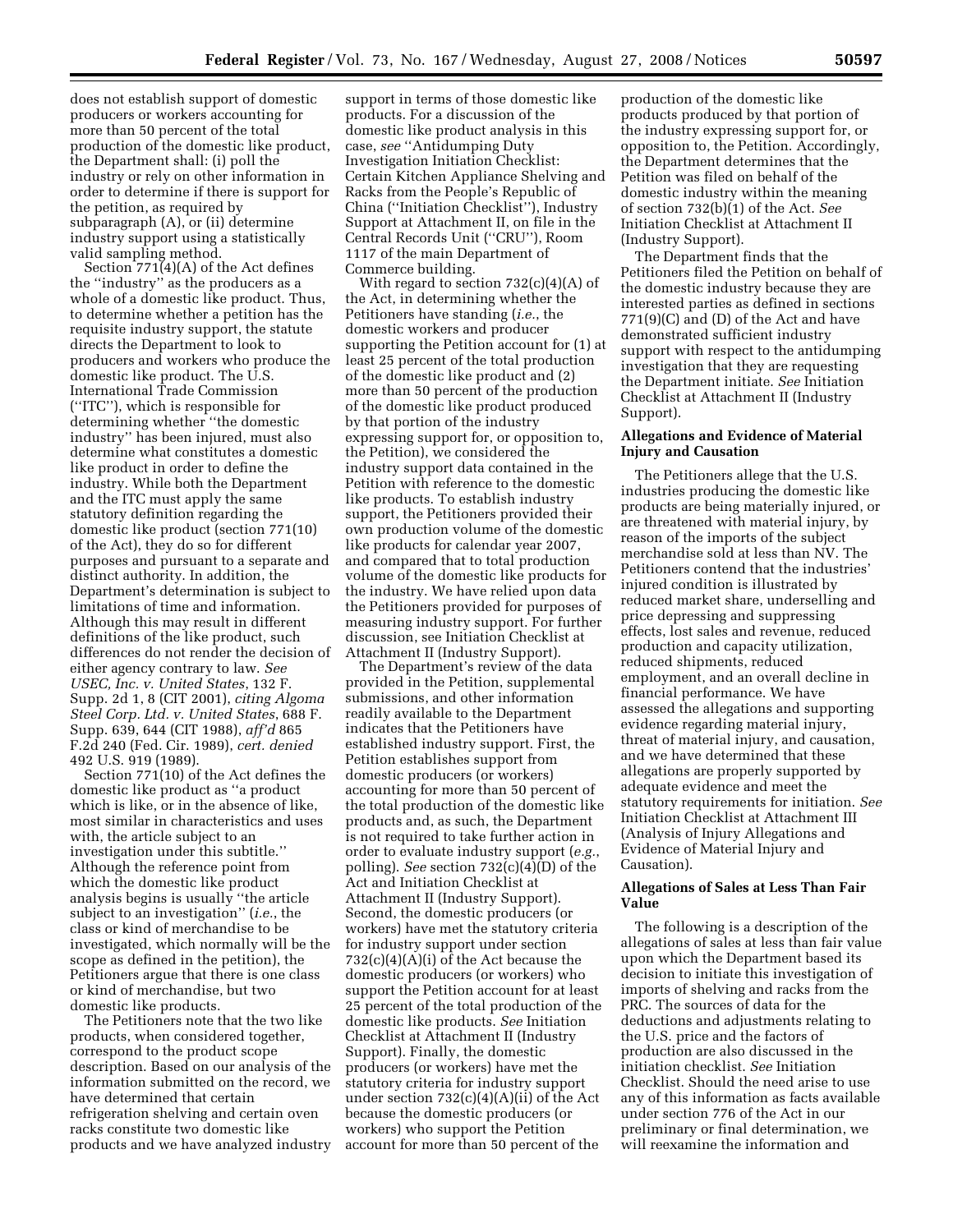revise the margin calculations, if appropriate.

#### **Export Price**

The Petitioners relied on seven U.S. price quotes for shelving and racks manufactured in the PRC and offered for sale in the United States. The prices quoted were for four types of refrigerator shelving and three types of oven racks. *See* Petition, Volume II, at Exhibits 8 & 11. The Petitioners made deductions from these prices to arrive at an ex– works price. *See* Petition, Volume II, at Exhibits 10, 13 & 14; *see also* Second Supplement to the Petition at Exhibit 3.

### **Normal Value**

The Petitioners note that the PRC is a NME country and that no determination to the contrary has yet been made by the Department. *See* Petition, Volume II, at 2. The Department has previously examined the PRC's market status and determined that NME status should continue for the PRC. *See* Memorandum from the Office of Policy to David M. Spooner, Assistant Secretary for Import Administration, regarding The People's Republic of China Status as a Non– Market Economy, dated May 15, 2006 (available online at *http://ia.ita.doc.gov/ download /prc–nme-status/prc–nmestatus–memo.pdf*). In addition, in recent investigations, the Department has continued to determine that the PRC is an NME country. *See Final Determination of Sales at Less Than Fair Value and Partial Affirmative Determination of Critical Circumstances: Certain Polyester Staple Fiber from the People's Republic of China*, 72 FR 19690 (April 19, 2007); *Final Determination of Sales at Less Than Fair Value: Certain Activated Carbon from the People's Republic of China*, 72 FR 9508 (March 2, 2007).

In accordance with section 771(18)(C)(i) of the Act, the presumption of NME status remains in effect until revoked by the Department. The presumption of NME status for the PRC has not been revoked by the Department and, therefore, remains in effect for purposes of the initiation of this investigation. We have determined in previous investigations that we are not able to calculate NV using internal PRC prices. Accordingly, the NV of the product is appropriately based on factors of production valued in a surrogate market economy country, in accordance with section 773(c) of the Act. In the course of this investigation, all parties will have the opportunity to provide relevant information related to the issues of the PRC's NME status and the granting of separate rates to individual exporters.

The Petitioners argue that India is the appropriate surrogate country for the PRC, because it is a market–economy country at a comparable level of economic development and the Petitioners were able to identify a major Indian producer of shelving and racks. *See* Petition, Volume II, at 3–4. The Petitioners assert that they were not able to identify major producers of shelving and racks in other potential surrogate countries (*e.g.*, Egypt, Indonesia, the Philippines and Sri Lanka). *See* Petition, Volume II, at 4. Based on the information provided by the Petitioners, the Department believes that the use of India as a surrogate country is appropriate for purposes of initiation. However, after initiation of the investigation, interested parties will have the opportunity to submit comments regarding surrogate country selection and, pursuant to 19 CFR 351.301(c)(3)(i), will be provided an opportunity to submit publicly available information to value factors of production within 40 days after the date of publication of the preliminary determination.

The Petitioners calculated NVs and dumping margins for the U.S. prices, discussed above, using the Department's NME methodology as required by 19 CFR 351.202(b)(7)(i)(C) and 19 CFR 351.408. The Petitioners calculated NV based on one of its own company's consumption rates for producing seven models of shelving and racks from the PRC during the POR. *See* Petition, Volume II, at 4–5 and Exhibit 1; Second Supplement to the Petition at Exhibit 3; and Initiation Checklist. The Petitioners state that their production experience is representative of the production process used in the PRC because all of the material inputs and processing are unlikely to be materially different for a Chinese producer of racks and shelving. See Petition, Volume II, at 5; *see also*  Supplement to the Petition at 2.

The Petitioners valued the factors of production based on reasonably available, public surrogate country data, including official Indian government import statistics and sources recently used in other PRC proceedings conducted by the Department. Since the Petitioners were unable to find input prices contemporaneous with the POI for electricity, water and gas, they adjusted for inflation using the wholesale price index for India, as published by the International Monetary Fund, *International Financial Statistics*. *See* Petition, Volume II, at 6 and Exhibit 3. In addition, the Petitioners made currency conversions, where necessary, based on the POI average rupee/U.S. dollar exchange rate, as reported on the

Department's website. See Petition, Volume II, at 7 and Exhibit 4. The Petitioners calculated a labor usage rate for the PRC based upon its own experience. *See* Petition, Volume II, at 6. To value labor, the Petitioners used a labor rate of \$1.04 per hour, as published on the Department's web site, in accordance with the Department's regulations. *See* 19 CFR 351.408(c)(3) and the Initiation Checklist. The Department determines that the surrogate values used by the Petitioners are reasonably available and, thus, acceptable for purposes of initiation.

The Petitioners based factory overhead expenses, selling, general and administrative expenses, and profit, based on the experience of Usha Martin, an Indian manufacturer of wire rope because its products and shelving and racks use wire as a major input. *See*  Petition, Volume II, at 20. For purposes of initiation, the Department finds the Petitioners' use of Usha Martin's most recently available financial statement to calculate the surrogate financial ratios appropriate.

### **Fair Value Comparison**

Based on the data provided by the Petitioners, there is reason to believe that imports of shelving and racks from the PRC are being, or are likely to be, sold in the United States at less than fair value. Based on comparisons of EP to NV, calculated in accordance with section 773(c) of the Act, the estimated dumping margin for shelving and racks from the PRC ranges from 58.91 percent to 142.64 percent. *See* Second Supplement to the Petition at Attachment 3.

#### **Initiation of Antidumping Investigation**

Based upon the examination of the Petition on shelving and racks from the PRC, the Department finds that the Petition meets the requirements of section 732 of the Act. Therefore, we are initiating an antidumping duty investigation to determine whether imports of shelving and racks from the PRC are being, or are likely to be, sold in the United States at less than fair value. In accordance with section 733(b)(1)(A) of the Act, unless postponed, we will make our preliminary determination no later than 140 days after the date of this initiation.

#### **Respondent Selection**

In this investigation, the Department will request quantity and value information from all known exporters and producers identified in the Petition. The quantity and value data received from NME exporters/producers will be used as the basis to select the mandatory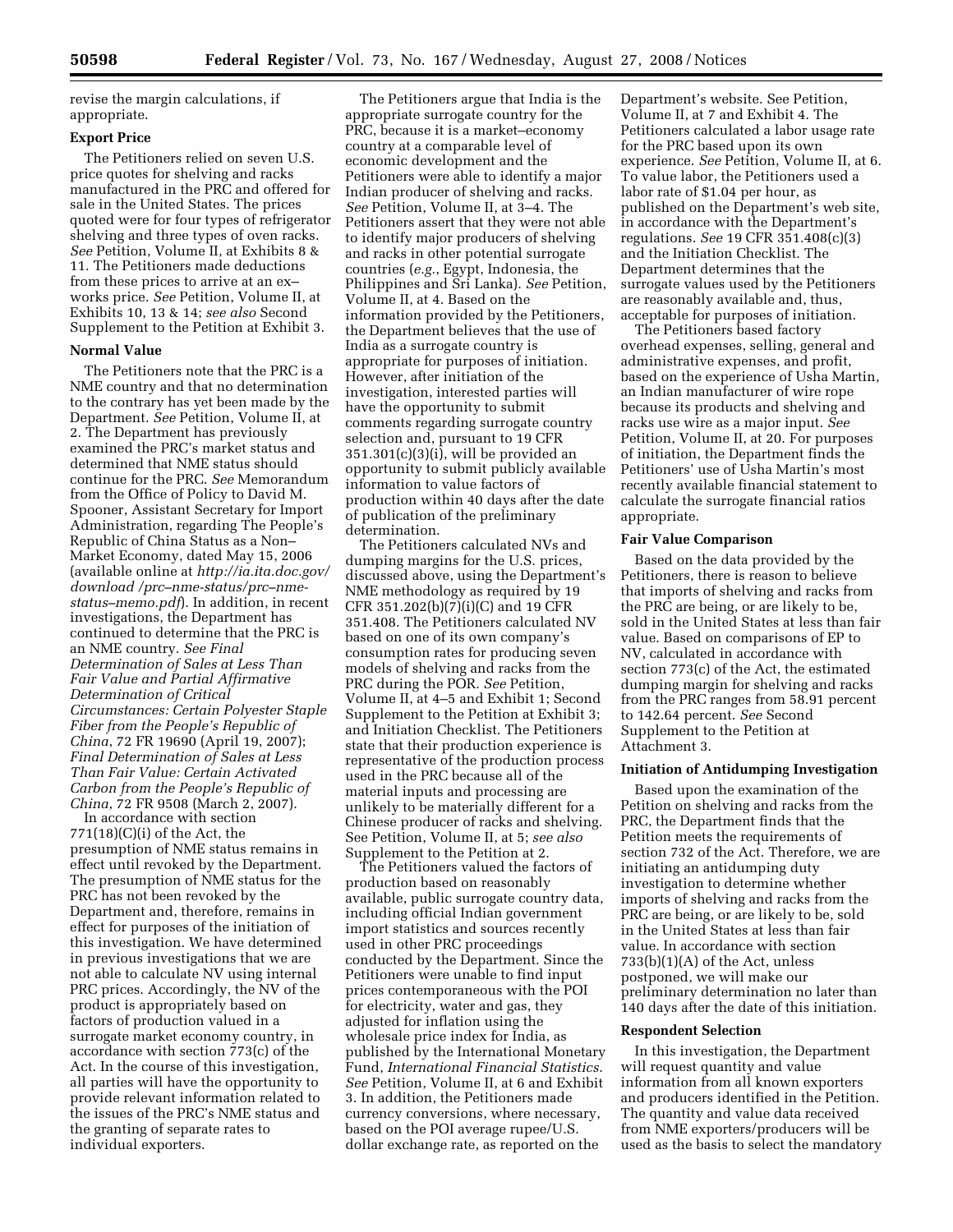respondents. The Department requires that the respondents submit a response to both the quantity and value questionnaire and the separate–rate application by the respective deadlines in order to receive consideration for separate–rate status. *See Circular Welded Austenitic Stainless Pressure Pipe from the People's Republic of China: Initiation of Antidumping Duty Investigation*, 73 FR 10221, 10225 (February 26, 2008); and *Initiation of Antidumping Duty Investigation: Certain Artist Canvas From the People's Republic of China*, 70 FR 21996, 21999 (April 28, 2005). Appendix II of this notice contains the quantity and value questionnaire that must be submitted by all NME exporters/producers no later than September 10, 2008. In addition, the Department will post the quantity and value questionnaire along with filing instructions on the Import Administration website, at *http:// ia.ita.doc.gov/ia–highlights-and– news.html*. The Department will send the quantity and value questionnaire to those PRC companies identified in the Petition, Volume I, at Exhibit 3.

### **Separate Rates**

In order to obtain separate–rate status in NME investigations, exporters and producers must submit a separate–rate status application. *See* Policy Bulletin 05.1: Separate–Rates Practice and Application of Combination Rates in Antidumping Investigations involving Non–Market Economy Countries (April 5, 2005) (''Separate Rates/Combination Rates Bulletin''), available on the Department's website at *http:// ia.ita.doc.gov/policy/bull05–1.pdf*. The specific requirements for submitting the separate–rate application in this investigation are outlined in detail in the application itself, available on the Department's website at *http:// ia.ita.doc.gov/ia–highlights-and– news.html* on the date of publication of this initiation notice in the **Federal Register**. The separate–rate application will be due 60 days from the date of publication of this initiation notice in the **Federal Register**. As noted in the ''Respondent Selection'' section above, the Department requires that respondents submit a response to both the quantity and value questionnaire and the separate–rate application by the respective deadlines in order to receive consideration for separate–rate status.

# **Use of Combination Rates in an NME Investigation**

The Department will calculate combination rates for certain respondents that are eligible for a separate rate in this investigation. The Separate Rates/Combination Rates Bulletin states:

{w}hile continuing the practice of assigning separate rates only to exporters, all separate rates that the Department will now assign in its NME investigations will be specific to those producers that supplied the exporter during the period of investigation. Note, however, that one rate is calculated for the exporter and all of the producers which supplied subject merchandise to it during the period of investigation. This practice applies both to mandatory respondents receiving an individually calculated separate rate as well as the pool of non– investigated firms receiving the weighted–average of the individually calculated rates. This practice is referred to as the application of ''combination rates'' because such rates apply to specific combinations of exporters and one or more producers. The cash– deposit rate assigned to an exporter will apply only to merchandise both exported by the firm in question *and* produced by a firm that supplied the exporter during the period of investigation. *See* Separate Rates/Combination Rates Bulletin at 6.

**Distribution of Copies of the Petition** 

In accordance with section 732(b)(3)(A) of the Act and 19 CFR 351.202(f), copies of the public version of the Petition have been provided to the representatives of the Government of the PRC. We will attempt to provide a copy of the public version of the Petition to the foreign producers/ exporters, consistent with 19 CFR 351.203(c)(2).

### **International Trade Commission Notification**

We have notified the ITC of our initiation, as required by section 732(d) of the Act.

### **Preliminary Determination by the International Trade Commission**

The ITC will preliminarily determine, no later than September 15, 2008, whether there is a reasonable indication that imports of shelving and racks from the PRC are materially injuring, or threatening material injury to, a U.S. industry. A negative ITC determination with respect to this investigation will result in the investigation being terminated; otherwise, this investigation will proceed according to statutory and regulatory time limits.

This notice is issued and published pursuant to section 777(i) of the Act.

Dated: August 20, 2008.

**David M. Spooner,** 

# *Assistant Secretaryfor Import Administration.*

### **Appendix I**

#### *Scope of the Investigation*

# *Certain Kitchen Appliance Shelving and Racks from the People's Republic of China*

The scope of this investigation consists of shelving and racks for refrigerators, freezers, combined refrigerator–freezers, other refrigerating or freezing equipment, cooking stoves, ranges, and ovens (''certain kitchen appliance shelving and racks'' or ''the subject merchandise''). Certain kitchen appliance shelving and racks are defined as shelving, baskets, racks (with or without extension slides, which are carbon or stainless steel hardware devices that are connected to shelving, baskets, or racks to enable sliding), side racks (which are welded wire support structures for oven racks that attach to the interior walls of an oven cavity that does not include support ribs as a design feature), and subframes (which are welded wire support structures that interface with formed support ribs inside an oven cavity to support oven rack assemblies utilizing extension slides) with the following dimensions:

- -- shelving and racks with dimensions ranging from 3 inches by 5 inches by 0.10 inch to 28 inches by 34 inches by 6 inches; or
- -- baskets with dimensions ranging from 2 inches by 4 inches by 3 inches to 28 inches by 34 inches by 16 inches; or
- --side racks from 6 inches by 8 inches by 0.1 inch to 16 inches by 30 inches by 4 inches; or
- --subframes from 6 inches by 10 inches by 0.1 inch to 28 inches by 34 inches by 6 inches.

The subject merchandise is comprised of carbon or stainless steel wire ranging in thickness from 0.050 inch to 0.500 inch and may include sheet metal of either carbon or stainless steel ranging in thickness from 0.020 inch to 0.2 inch. The subject merchandise may be coated or uncoated and may be formed and/or welded. Excluded from the scope of this investigation is shelving in which the support surface is glass. The merchandise subject to this investigation is currently classifiable in the Harmonized Tariff Schedule of the United States (''HTSUS'') statistical reporting numbers 8418.99.8050, 7321.90.5000, 7321.90.6090 and 8516.90.8000. Although the HTSUS